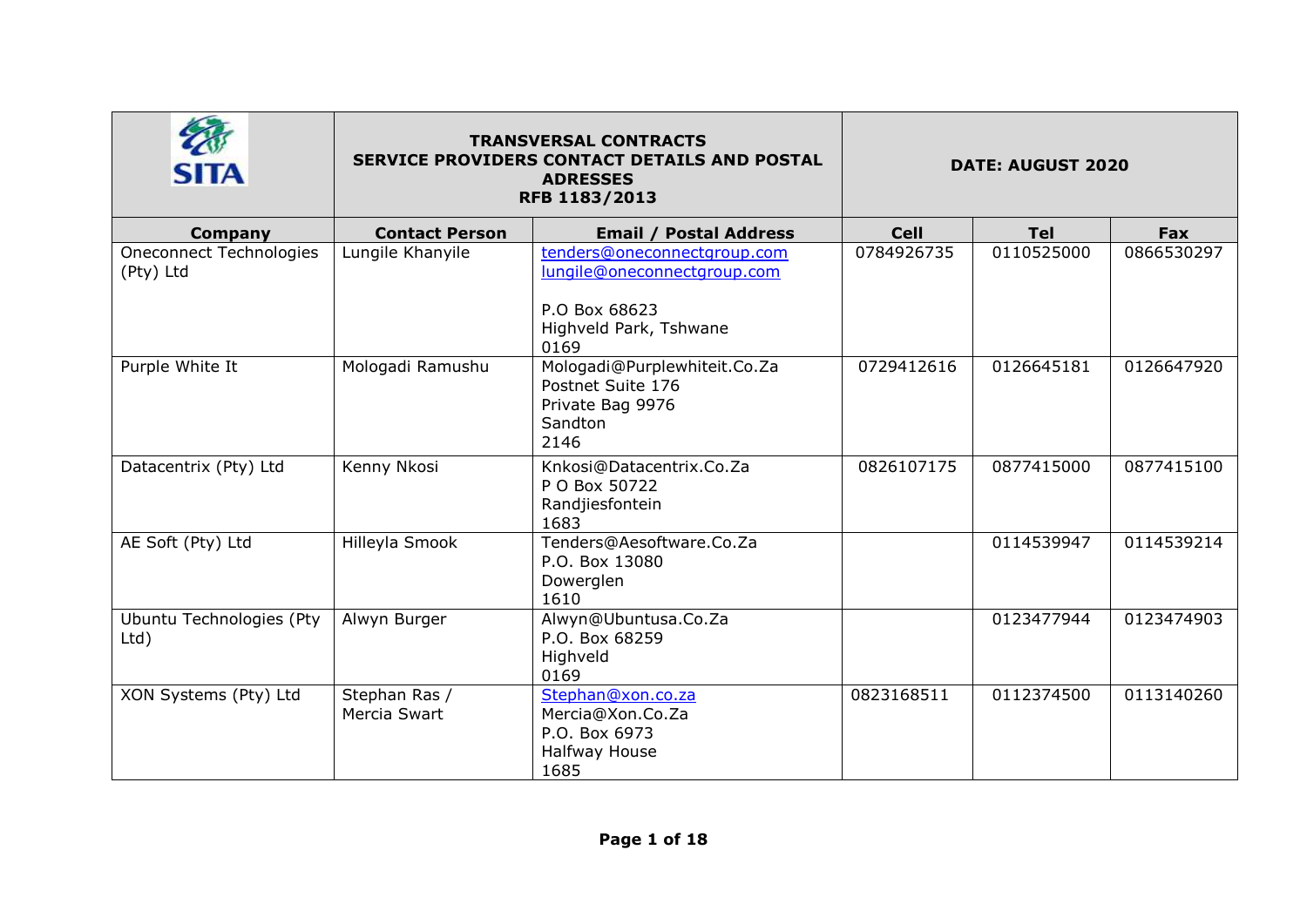| <b>SITA</b>                                         | <b>TRANSVERSAL CONTRACTS</b><br>SERVICE PROVIDERS CONTACT DETAILS AND POSTAL<br><b>ADRESSES</b><br>RFB 1183/2013 |                                                                                      | <b>DATE: AUGUST 2020</b>                       |            |            |
|-----------------------------------------------------|------------------------------------------------------------------------------------------------------------------|--------------------------------------------------------------------------------------|------------------------------------------------|------------|------------|
| <b>Company</b>                                      | <b>Contact Person</b>                                                                                            | <b>Email / Postal Address</b>                                                        | <b>Cell</b>                                    | <b>Tel</b> | <b>Fax</b> |
| <b>Business Connexion (Pty</b><br>Ltd               | Omar Dawjee                                                                                                      | Omar.Dawjee@Bcx.Co.Za<br>P.O. Box 35015<br>Menlo Park<br>0102                        | N/A                                            | 0124270300 | 0124270446 |
| Sizwe Africa It Group<br>(Pty) Ltd                  | Jonathan Thomas                                                                                                  | Tenders@Sizwegroup.Co.Za<br>P.O. Box 5687<br>The Reeds<br>0158                       |                                                | 0126575300 | 026570548  |
| <b>Technology Corporate</b><br>Management (Pty) Ltd | Thushan Padayachee                                                                                               | Thushan.Padayachee@Tcm.Co.Za<br>P.O Box 6289<br>Halfway House<br>1685                | 0827877509                                     | 0118486000 | 0118486686 |
| Ikando Cc T/A It Master                             | Ina Venter                                                                                                       | Ina@Itmaster.Co.Za<br>Posnet Suite 73<br>Private Bag X 9676<br>Polokwane<br>0700     | 0826577050                                     | 0126676878 | 0126676720 |
| Eoh Mthombo (Pty) Ltd                               | Patrick Makhubedu                                                                                                | Cgv@Eoh.Co.Za<br>P.O. Box 59<br><b>Bruma</b><br>Johannesburg<br>2026                 | 0823779509                                     | 0116078100 | 0865055966 |
| Alteram Solutions (Pty)<br>Ltd                      | Garth Madella                                                                                                    | tenders@alteram.co.za<br>Postnet Suite 551<br>Private Bag X1<br>Melrose Arch<br>2076 | 0828091320/<br>078 096<br>7731/082<br>570 4874 | 0113148411 | 0865143799 |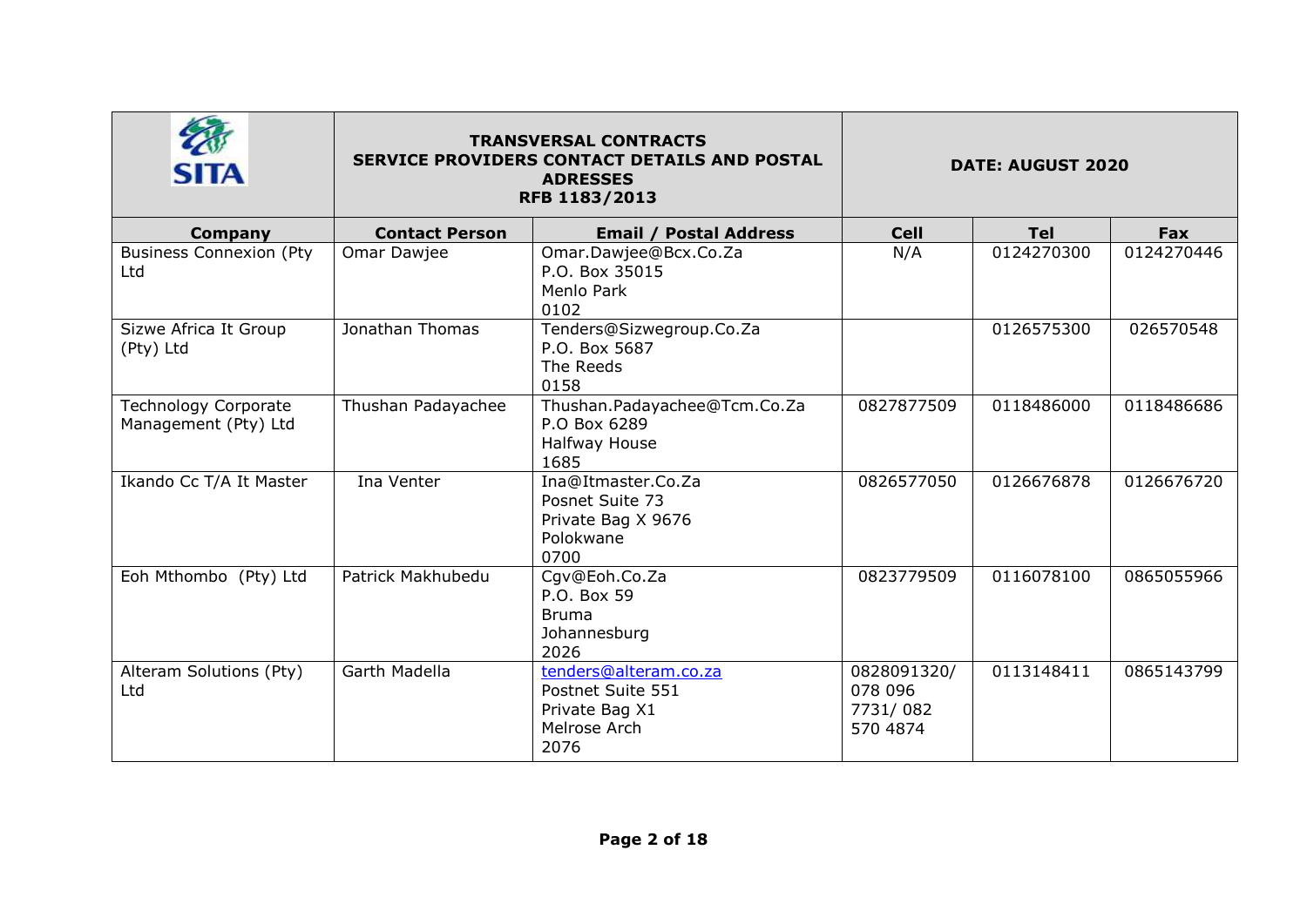| <b>SITA</b>                                  |                       | <b>TRANSVERSAL CONTRACTS</b><br>SERVICE PROVIDERS CONTACT DETAILS AND POSTAL<br><b>ADRESSES</b><br>RFB 1183/2013               | <b>DATE: AUGUST 2020</b>     |            |            |
|----------------------------------------------|-----------------------|--------------------------------------------------------------------------------------------------------------------------------|------------------------------|------------|------------|
| <b>Company</b>                               | <b>Contact Person</b> | <b>Email / Postal Address</b>                                                                                                  | <b>Cell</b>                  | <b>Tel</b> | Fax        |
| M2td Consulting (Pty) Ltd                    | David Matshane        | dmatshane@m2td.co.za<br>Building 7<br>Manhattan Office Park<br>16 Pieter Street<br><b>Techno Park</b><br>Highveld<br>Centurion | 079 669<br>2559              | 0126653884 | 0866961858 |
| Faranani Doctec (Pty) Ltd                    | Neil Van Der Merwe    | Niel.Vandermerwe@Faranani.Com<br>P.O.Box 3841<br>Halfway<br>1685                                                               |                              | 0118052012 | 0118052435 |
| Easy Steps Technologies                      | Nomaza Madini         | info@easystepstech.co.za<br>P.O. Box 32641<br>Kyalami<br>1684                                                                  | 081 355 0745<br>/ 0713557118 | 0110394830 | 0865516259 |
| Thuthukani Technology<br>Solutions (Pty) Ltd | Charl Van Niekerk     | Charl.Vanniekerk@Ts.Thuthukani.Co<br>m<br>P.O Box 12108<br>Centurion<br>0046                                                   | N/A                          | 0113180644 | 0113180716 |
| Lezmin 2777 Cc T/A<br>Lezmin Computers       | Gorden Cloete         | Gorden@Lezminfs.Co.Za<br>P.O. Box 13296<br>Noordstad<br>9305                                                                   |                              | 0514333091 | 0514333669 |
| Setsibi IT Support<br>services               | Hofmeyr De Vos        | Hofmeyer@Setsibi.Co.Za<br>91 Retief Stroom<br>Potchefstroom<br>2531                                                            | N/A                          | 0182978518 | 0182977060 |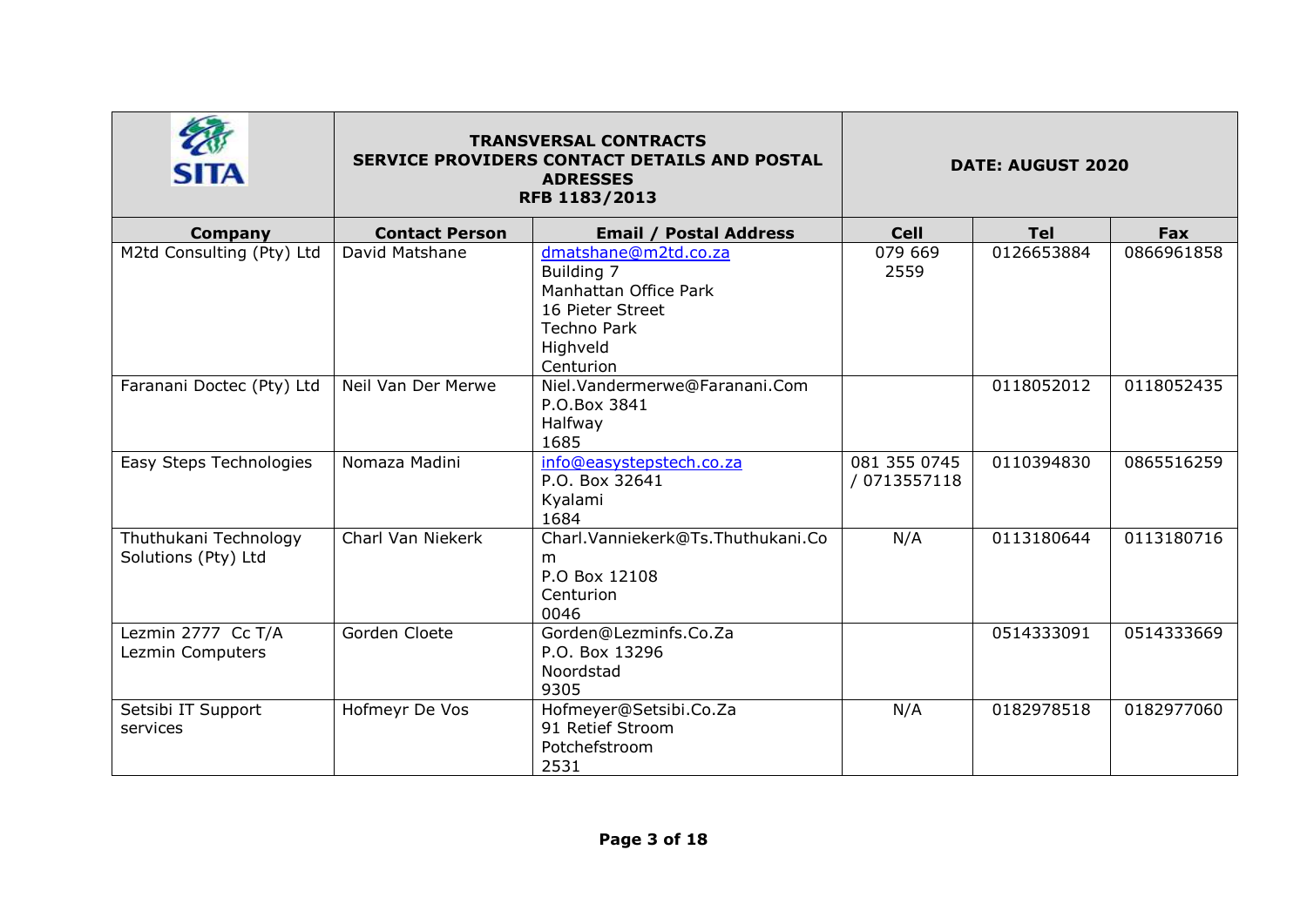| <b>SITA</b>                                                                                               | <b>TRANSVERSAL CONTRACTS</b><br>SERVICE PROVIDERS CONTACT DETAILS AND POSTAL<br><b>ADRESSES</b><br>RFB 1183/2013 |                                                                                                | <b>DATE: AUGUST 2020</b> |                           |            |
|-----------------------------------------------------------------------------------------------------------|------------------------------------------------------------------------------------------------------------------|------------------------------------------------------------------------------------------------|--------------------------|---------------------------|------------|
| Company                                                                                                   | <b>Contact Person</b>                                                                                            | <b>Email / Postal Address</b>                                                                  | <b>Cell</b>              | <b>Tel</b>                | <b>Fax</b> |
| Afrigis (Pty) Ltd                                                                                         | Charl Fouche                                                                                                     | Gisinfo@Afrigis.Co.Za<br>PO Box 14134<br>Hatfield<br>0028                                      |                          | 0873106400                | 0873106448 |
| Outsourced Risk And<br><b>Compliance Assessment</b><br>(Pty) Ltd                                          | Deenadayalen Konar                                                                                               | Lenkom@Icon.Co.Za<br>Private Bag X10046<br>Sandton<br>2146                                     |                          | 0113848117                | 0113848198 |
| Mpamba Solution And<br>Consulting (Pty) Ltd                                                               | Keith Mafokoane                                                                                                  | mpamba@webmail.co.za<br>Suite 79<br>Private Bag X855<br>Pretoria<br>0001                       | 0734994798               | 0123311560                | 0866013502 |
| Ceos Technologies (Pty)<br>Ltd                                                                            | Ann Kleynhans                                                                                                    | Ann.Kleynhans@Gmail.Com<br>P.O Box 1580<br>Jukskei Park<br>2153                                | N/A                      | 0117922279                | 0117922488 |
| <b>Bytes System Integration</b><br>- A Division Of Bytes<br>Technology Group of<br>South Africa (Pty) Ltd | Pat Goodacre / Jurie<br>Verster                                                                                  | Jurie.Verster@bytes.co.za<br>Pat.Goodacre.Bytes.Co.Za<br>P.O Box 5905<br>Halfway House<br>1685 | 0798965846               | 0112057000<br>/0112057160 | 0112057110 |
| Nkqubela Technologies Cc                                                                                  | Mpumelelo Dywili                                                                                                 | Mpume@Nkqubela.Co.Za<br>P.O Box 644<br>Cresta<br>2118                                          | N/A                      | 0824642990                | 0865857898 |
| AE Soft (Pty) Ltd                                                                                         | Hilleyla Smook                                                                                                   | Tenders@Aesoftware.Co.Za<br>P.O. Box 13080                                                     |                          | 0114539947                | 0114539214 |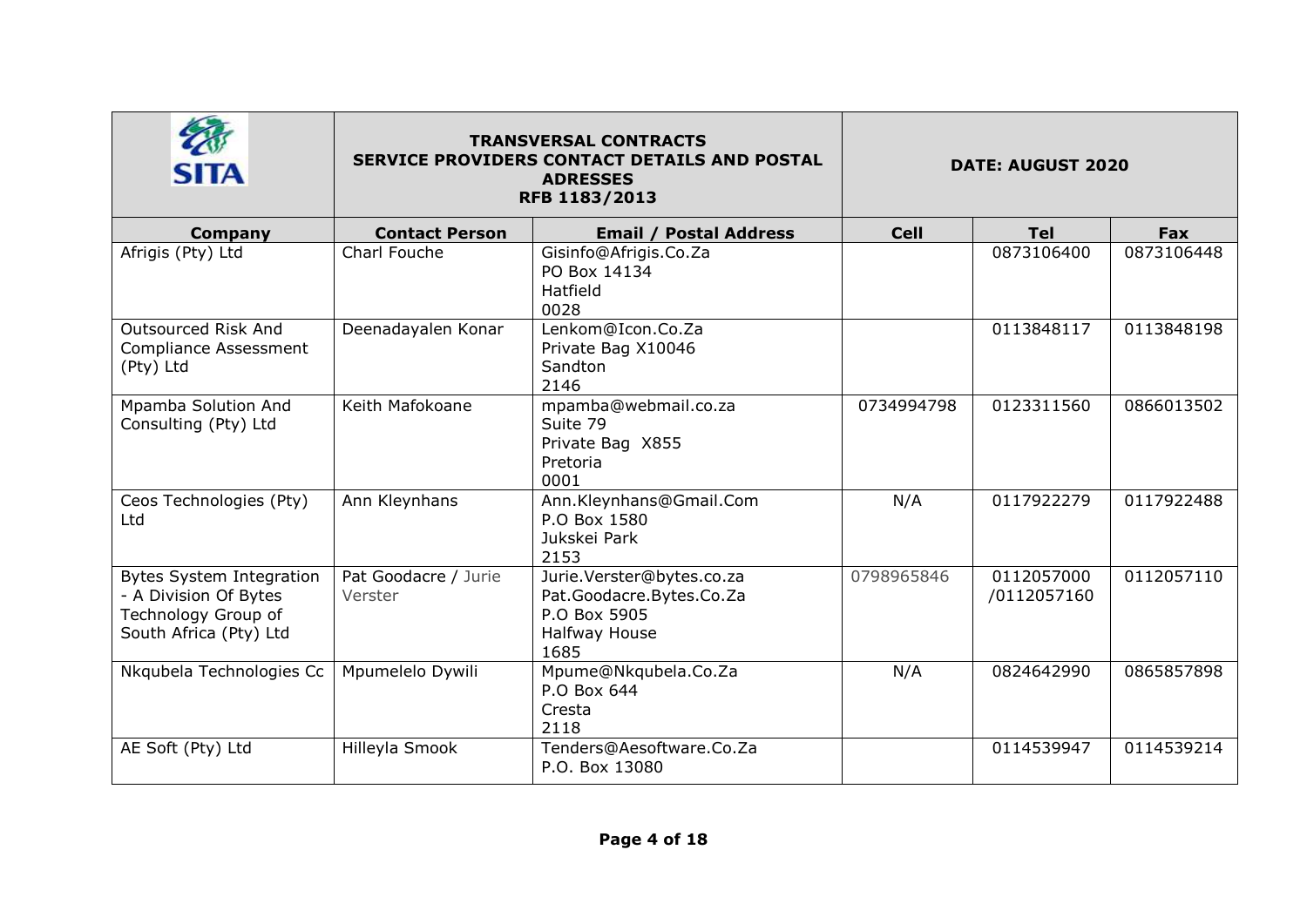|                                                                             | <b>TRANSVERSAL CONTRACTS</b><br>SERVICE PROVIDERS CONTACT DETAILS AND POSTAL<br><b>ADRESSES</b><br>RFB 1183/2013 |                                                                                                                      | <b>DATE: AUGUST 2020</b> |            |                          |
|-----------------------------------------------------------------------------|------------------------------------------------------------------------------------------------------------------|----------------------------------------------------------------------------------------------------------------------|--------------------------|------------|--------------------------|
| Company                                                                     | <b>Contact Person</b>                                                                                            | <b>Email / Postal Address</b>                                                                                        | <b>Cell</b>              | <b>Tel</b> | Fax                      |
|                                                                             |                                                                                                                  | Dowerglen<br>1610                                                                                                    |                          |            |                          |
| Columbus Technologies<br>(Pty) Ltd                                          | Theo Fourie                                                                                                      | Theo@Columbussa.Co.Za<br>Postnet Suite 40<br>Private Bag X108<br>Centurion<br>0169                                   | 0832682864               | 0126651559 | 0126650079               |
| Matsei Technologies And<br>Consulting (Pty) Ltd                             | Bertus Van Niekerk                                                                                               | Bertus@Matsei.Co.Za<br>Unit 23a<br><b>Enterprise Building Mark</b><br><b>Shuttleworth Street</b><br>Pretoria<br>0087 |                          | 0128440248 | 0128440243               |
| Ph De Meyer Solutions<br>(Pty) Ltd T/A Prodiem<br><b>Financial Services</b> | Coen Klienhans                                                                                                   | Coenk@Prodiem.Co.Za<br>P.O Box 55565<br>Wierdapark<br>0149                                                           | 0839791220               | 0123456465 | 0866076683               |
| Jicho Consulting                                                            | Kabelo Molapo                                                                                                    | Kabelom@jicho.co.za /<br>info@jicho.co.za<br>135 Twee Rievere<br>Montana<br>0182                                     | 0736473626               |            | 0866064736               |
| <b>ECMS Waymark</b><br>Consortium (Pty) Ltd                                 | Neo Makgoba                                                                                                      | info@e-cms.co.za<br>neom@e-cms.co.za<br>Tsholofelom@e-cms.co.za<br>PO Box 217<br>Menlyn<br>0063                      |                          | 0127485000 | 0872361585<br>0864432636 |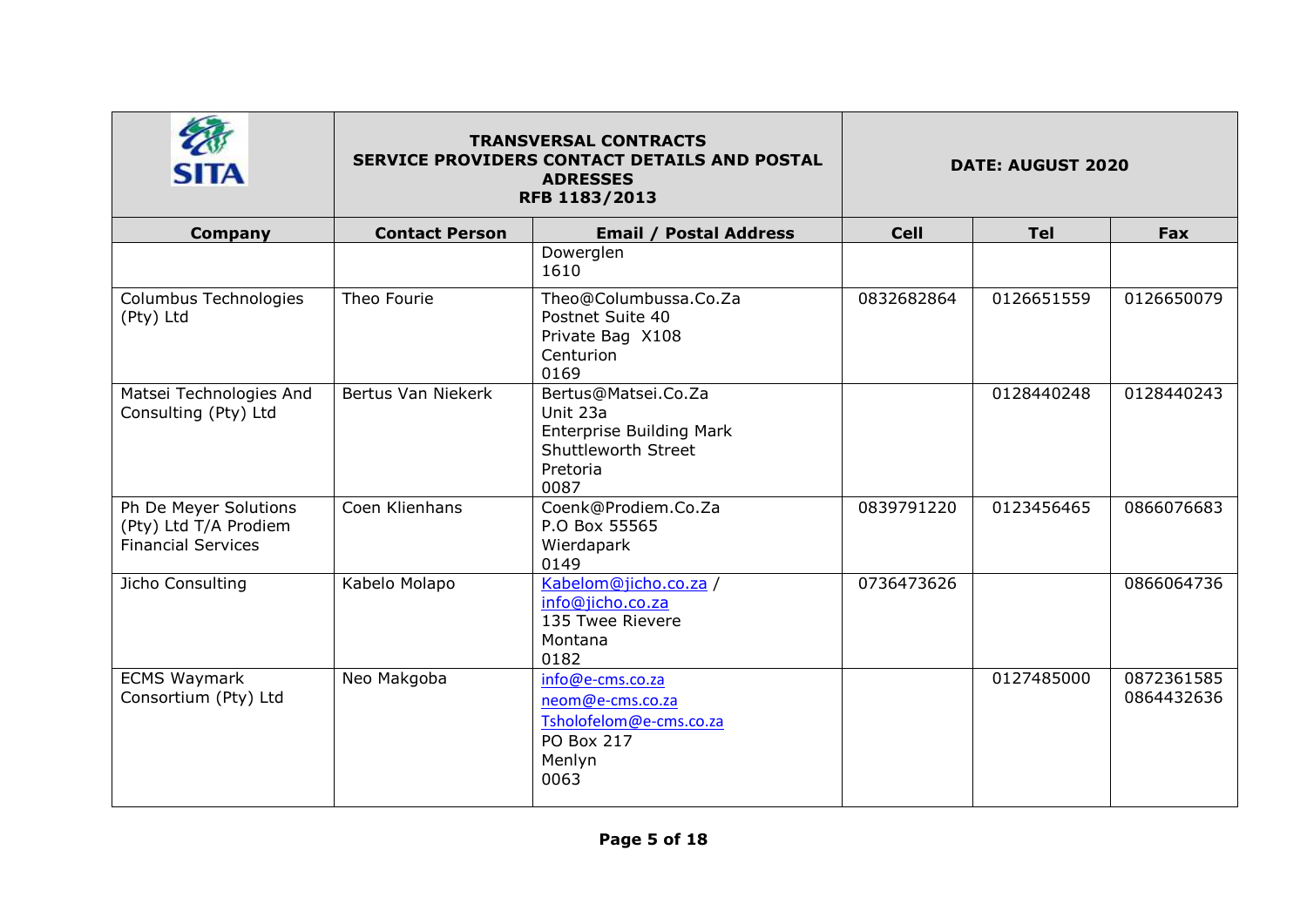|                                                            | <b>TRANSVERSAL CONTRACTS</b><br>SERVICE PROVIDERS CONTACT DETAILS AND POSTAL<br><b>ADRESSES</b><br>RFB 1183/2013 |                                                                                        | <b>DATE: AUGUST 2020</b> |                            |            |
|------------------------------------------------------------|------------------------------------------------------------------------------------------------------------------|----------------------------------------------------------------------------------------|--------------------------|----------------------------|------------|
| Company                                                    | <b>Contact Person</b>                                                                                            | <b>Email / Postal Address</b>                                                          | <b>Cell</b>              | <b>Tel</b>                 | Fax        |
| Dimension Data (Pty) Ltd                                   | <b>McDonald Nheke</b>                                                                                            | Gov.sales@za.didata.com<br>Private Bag X127<br>Bryanston<br>2021                       | 0836771773               | 0115753440 /<br>0115750000 | 0115761268 |
| Zakheni ICT (Pty) Ltd                                      | Colin Davids                                                                                                     | info@zakhenict.co.za<br>PO Box 41714<br>Eersterus<br>0021                              |                          | 0126636402                 | 0866566814 |
| <b>Information Technologies</b><br><b>Network Alliance</b> | Kirkpatrick Cobus                                                                                                | Sales2@Itna.Co.Za<br>Po Box 68406<br>Highveld<br>0169                                  |                          | 0861234862                 | 0862926273 |
| <b>Nane Solutions</b>                                      | Stanford Mogotsi                                                                                                 | Nane@Nane.Co.Za<br>Po Box 72336<br>Parkview<br>2122                                    |                          | 0116465154                 | 0116465528 |
| Pilog SA (Pty) Ltd                                         | Dirk Barnard                                                                                                     | Dirk.Barnard@Pilog.Co.Za<br>P O Box 10291<br>Centurion<br>0046                         |                          | 0126632210                 | 0126636574 |
| Hr Computek (Pty) Ltd                                      | Philile Mkhwanazi                                                                                                | info@hrcomputek.co.za<br>philile@hrcomputek.co.za<br>P O Box 39466<br>Booysens<br>2016 | 0713783224               | 0118050229                 | 0118050124 |
| Morvest Professional<br>Services (Pty) Ltd                 | Gerrit Jacbus Olivier                                                                                            | Response@Morvest.Co.Za<br>P.O. Box 10043<br>Centurion<br>0046                          | 0824696464               | 0126654245                 | 0866762400 |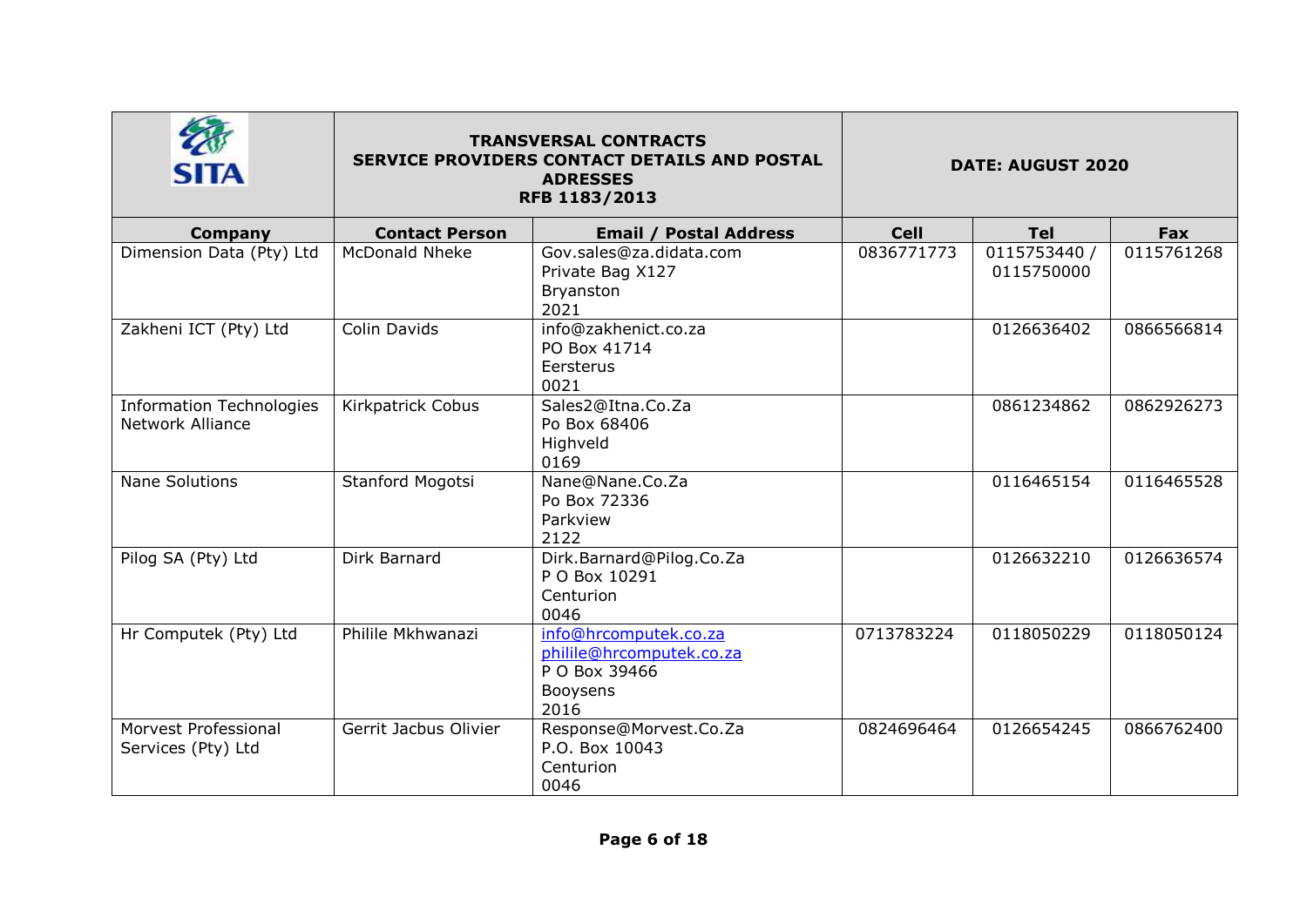| <b>SITA</b>                                               | <b>TRANSVERSAL CONTRACTS</b><br><b>SERVICE PROVIDERS CONTACT DETAILS AND POSTAL</b><br><b>ADRESSES</b><br>RFB 1183/2013 |                                                                           | <b>DATE: AUGUST 2020</b> |            |            |
|-----------------------------------------------------------|-------------------------------------------------------------------------------------------------------------------------|---------------------------------------------------------------------------|--------------------------|------------|------------|
| <b>Company</b>                                            | <b>Contact Person</b>                                                                                                   | <b>Email / Postal Address</b>                                             | <b>Cell</b>              | <b>Tel</b> | Fax        |
| Eon Consulting (Pty) Ltd                                  | Mrs Pam Apps                                                                                                            | Info@Eon.Co.Za<br>P.O. Box 12389<br>Vorna Valley<br>Midrand<br>1686       |                          | 0115642300 | 0866743516 |
| Tee Que Trading Services<br>(Pty) Ltd T/A Time<br>Quantum | <b>Troskie Neethling</b>                                                                                                | Troskie.Neethling@Timequantum.Co.<br>Za<br>Po Box 3169<br>Midrand<br>1685 | 0825586190               | 0113153979 | 0113153979 |
| Galeboe Professional<br>Services (Pty) Ltd                | Cecil Thokoane                                                                                                          | Cecil@Galeboe.Co.Za<br>Po Box 785439<br>Sandton<br>2146                   | 0836252542               | 0110223057 | 0112526480 |
| Chm Vuwani Computer<br>Solutions (Pty) Ltd                | Priyesh Rama                                                                                                            | Priyeshr@Chmvuwani.Co.Za<br>P.O Box 15773<br>Lyttleton<br>0140            | 0825547494               | 0126789960 | 0126789988 |
| <b>Interconnect Systems</b><br>(Pty) Ltd                  | Shiksha Rama                                                                                                            | Shikshar@Interconnect.Co.Za<br>P.O Box 887<br>Randparkridge<br>2156       | N/A                      | 0115212300 | 0118869076 |
| Elimu Technology<br>Solutions (Pty) Ltd                   | Mercedes Adams                                                                                                          | Madams@Elimu.Co.Za<br>P.O Box 2535<br>Brooklyn Square<br>0075             | 0727650600               | 0127618500 | 0127618508 |
| Sizwe Africa IT Group<br>(Pty) Ltd                        | Johan Nel                                                                                                               | Tenders@Sizwegroup.Co.Za<br>P O Box 5687                                  |                          | 0126575300 | 0126570548 |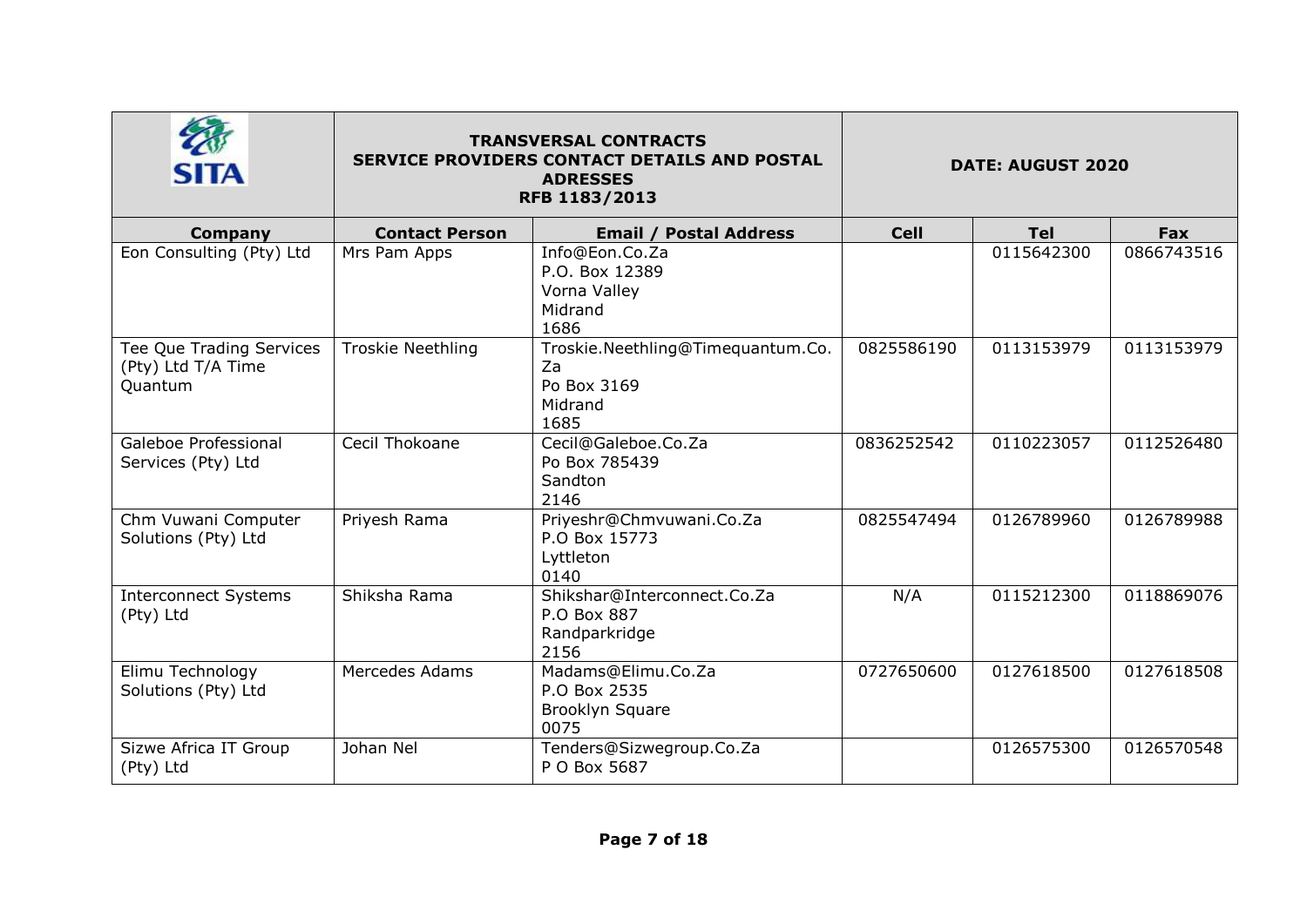| <b>SITA</b>                              |                              | <b>TRANSVERSAL CONTRACTS</b><br>SERVICE PROVIDERS CONTACT DETAILS AND POSTAL<br><b>ADRESSES</b><br>RFB 1183/2013 |                 | <b>DATE: AUGUST 2020</b> |            |
|------------------------------------------|------------------------------|------------------------------------------------------------------------------------------------------------------|-----------------|--------------------------|------------|
| <b>Company</b>                           | <b>Contact Person</b>        | Email /<br><b>Postal Address</b>                                                                                 | <b>Cell</b>     | <b>Tel</b>               | <b>Fax</b> |
|                                          |                              | The Reeds<br>0158                                                                                                |                 |                          |            |
| T-Systems South Africa<br>(Pty) Ltd      | Tendai Khumalo               | Communications@T-Systems.Co.Za<br>Pobox 2496<br>Midrand<br>1685                                                  |                 | 0112547400               | 0113183458 |
| KPMG Services (Pty) Ltd                  | Gloria Sekokotla             | gloria.sekokotla@kpmg.co.za<br>Private Bag x9<br>Parkview<br>2122                                                | 082 718<br>7724 | 0116477111               | 0124311301 |
| Nashua (Pty) Ltd                         | <b>Barry Venter</b>          | tenders@nashua.co.za<br>P.O. Box 39524<br><b>Bramley</b><br>2018                                                 |                 | 0112328025               |            |
| <b>Computer Foundation</b><br>(Pty) Ltd  | Johan Hendrik Van<br>Heerden | Cfsales@Cf.Co.Za<br>P.O. Box 10229<br>Centurion<br>0046                                                          | 0826531381      | 0126443300               | 0126654947 |
| Nambiti Technologies<br>(Pty) Ltd        | Mr. Kevin Paul               | Kevin.Paul@Nambiti.Co.Za<br>P O Box 9872<br>Centurion<br>0046                                                    | 0794981777      | 0126544557               | 0126542120 |
| Price Waterhouse<br>Coopers Incorporated | Pierre Datton                | Pierre.Dalton@Za.Pwc.Com<br>Private Bag X36<br>Sunninghill<br>2157                                               |                 | 0117974000               | 0112094635 |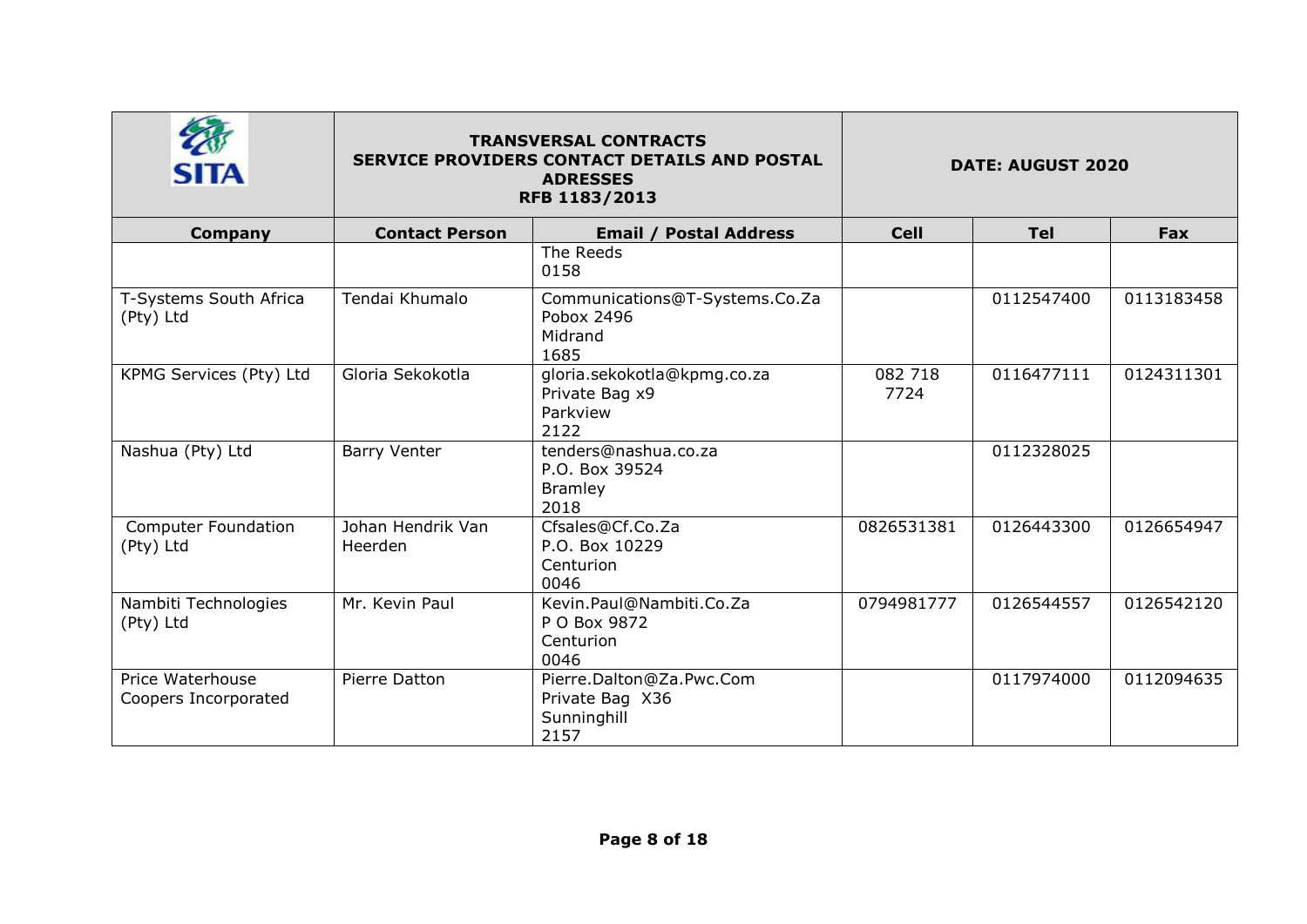| <b>SITA</b>                                           | <b>TRANSVERSAL CONTRACTS</b><br>SERVICE PROVIDERS CONTACT DETAILS AND POSTAL<br><b>ADRESSES</b><br>RFB 1183/2013 |                                                                           | <b>DATE: AUGUST 2020</b>   |            |            |
|-------------------------------------------------------|------------------------------------------------------------------------------------------------------------------|---------------------------------------------------------------------------|----------------------------|------------|------------|
| <b>Company</b>                                        | <b>Contact Person</b>                                                                                            | <b>Email / Postal Address</b>                                             | <b>Cell</b>                | <b>Tel</b> | <b>Fax</b> |
| Inkwenkwezi Future<br>Solutions (Pty) Ltd             | Charnie-Lee Adams-<br>Kruger                                                                                     | charnie-lee@inkwenkwezi-<br>fs.co.za<br>Po Box 66716<br>Woodhill<br>0076  | 082 443<br>7761            | 0129984571 | 0867106938 |
| Basani Consulting Cc                                  | Mudzimba Ramagwede<br>Joe Makgobane                                                                              | info@basaniconsulting.co.za<br>22 Hornbill Road<br>Meadowhusrt<br>Gauteng | 0810382141 /<br>0828876616 | 0114623698 | 0875757549 |
| Esri South Africa (Pty) Ltd                           | Senzo Nkonyane                                                                                                   | Snkonyane@Esri-Southafrica.Com<br>Po Box 652<br>Halfway House<br>1685     |                            | 0112386300 | 0112386365 |
| Tipp Focus Holdings (Pty)<br>Ltd                      | Jack Mazwi                                                                                                       | Jack@Tippfocus.Co.Za<br>P.O. Box 914<br><b>Buccleuch</b><br>2066          | 0827828219                 | 0118053447 | 0866715612 |
| Praxis Computing (Pty)<br>Ltd                         | Yugasen Naidoo                                                                                                   | Yugasen@Praxis.Co.Za<br>Postnet 198 Private Bag 30500<br>Houghton<br>2041 |                            | 0114840900 | 0114840399 |
| Deloitte Consulting (Pty)<br>Ltd                      | Nkululeko Oliphant                                                                                               | Noliphant@Deloitte.Co.Za<br>Po Box 11007<br>Hatfield<br>0028              | 0834888446                 |            | 0123498291 |
| <b>Blue Oceans Information</b><br>Solutions (Pty) Ltd | Marcelle Blasl                                                                                                   | Blasl@Global.Co.Za<br>P.O. Box 66069<br>Highveld                          | 0828591507                 | 0126651642 | 0866807717 |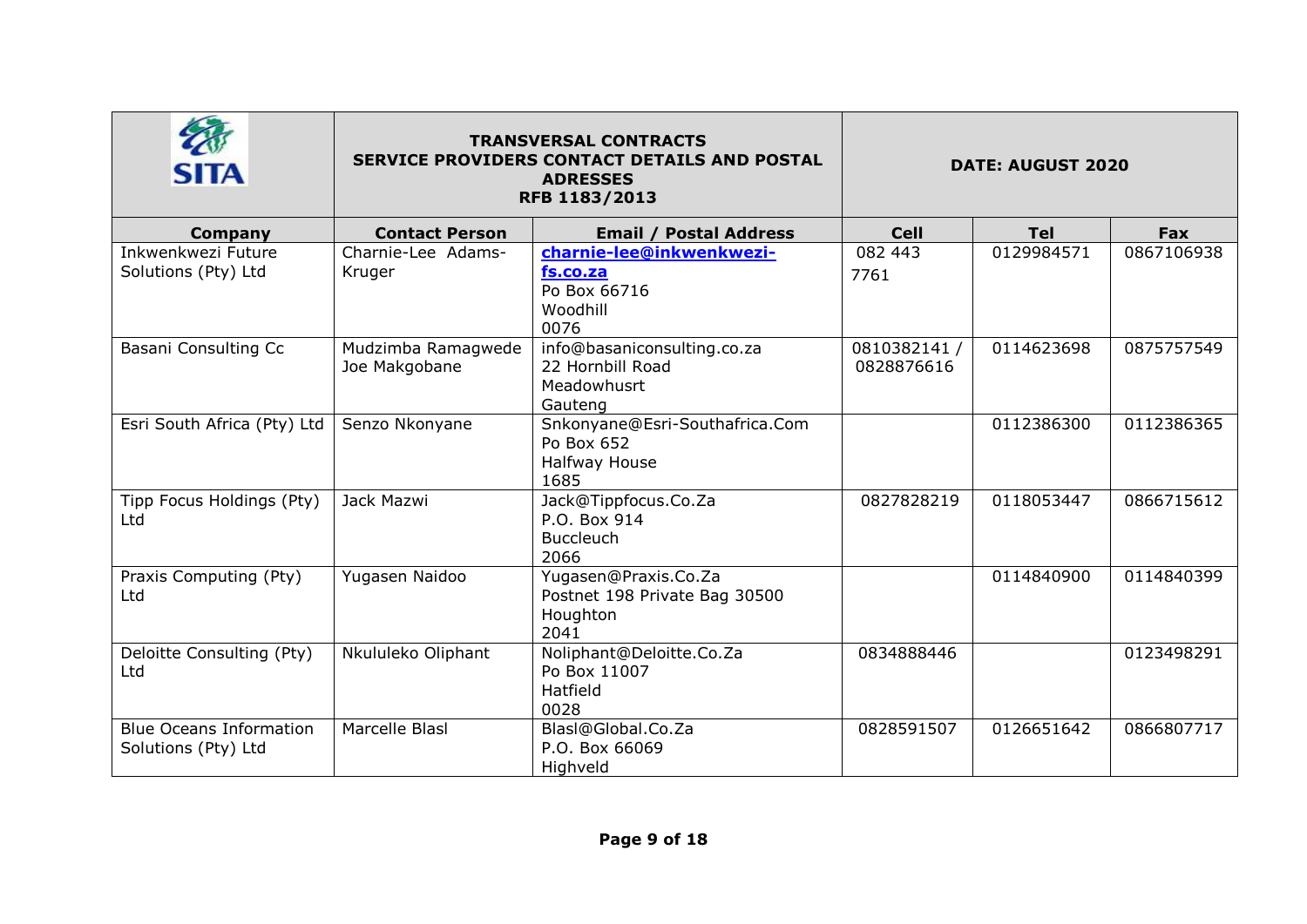| <b>SITA</b>                                    | <b>TRANSVERSAL CONTRACTS</b><br><b>SERVICE PROVIDERS CONTACT DETAILS AND POSTAL</b><br><b>ADRESSES</b><br>RFB 1183/2013 |                                                                     | <b>DATE: AUGUST 2020</b> |            |            |
|------------------------------------------------|-------------------------------------------------------------------------------------------------------------------------|---------------------------------------------------------------------|--------------------------|------------|------------|
| <b>Company</b>                                 | <b>Contact Person</b>                                                                                                   | <b>Email / Postal Address</b>                                       | <b>Cell</b>              | <b>Tel</b> | Fax        |
|                                                |                                                                                                                         | Centurion<br>0169                                                   |                          |            |            |
| XUMA Technologies (Pty)<br>Ltd                 | Nkosinathi Mkonza                                                                                                       | Bids@Xig.Co.Za<br>P.O. Box 1153<br>Jukskei Park<br>2153             |                          | 0114779168 | 0862601879 |
| Graviton It Systems And<br>Solutions (Pty) Ltd | Cathy Shimmin                                                                                                           | cathy.shimmin@graviton.co.za<br>P.O. Box 67302<br>Bryanston<br>2021 | 0825698250               | 0115750511 | 0865527605 |
| Gijima Holdings (Pty) Ltd                      | Michelle Oosthuizen                                                                                                     | Michelle.Oosthuizen@Gijima.Com<br>Po Box 10629<br>Centurion<br>0046 |                          | 0126755749 | 0126755400 |
| I-Kno Knowledge<br>Solutions (Pty) Ltd         | Gerrit Hendrik Van Dyk                                                                                                  | Gvandyk@I-Kno.Net<br>P O Box 11608<br>Silverlake<br>0054            |                          | 0873534194 | 0865054592 |
| Aptronics (Pty) Ltd                            | <b>Gavin Morris</b>                                                                                                     | Tenders@Aptronics.Co.Za<br>Po Box 2732<br>Randburg<br>2125          | 0836012464               | 0115770800 | 0113264921 |
| Koba I.T Solutions (Pty)<br>Ltd                | Johann Venter                                                                                                           | Johann.Venter@Kobait.Co.Za<br>P.O. Box 5687<br>The Reeds<br>0158    |                          | 0126575542 | 0126571967 |
| Knotion Consulting (Pty)<br>Ltd                | <b>Marius Snel</b>                                                                                                      | Marius.Snel@Knotion.Net<br>Po Box 9442                              |                          | 0873102019 | 0866252113 |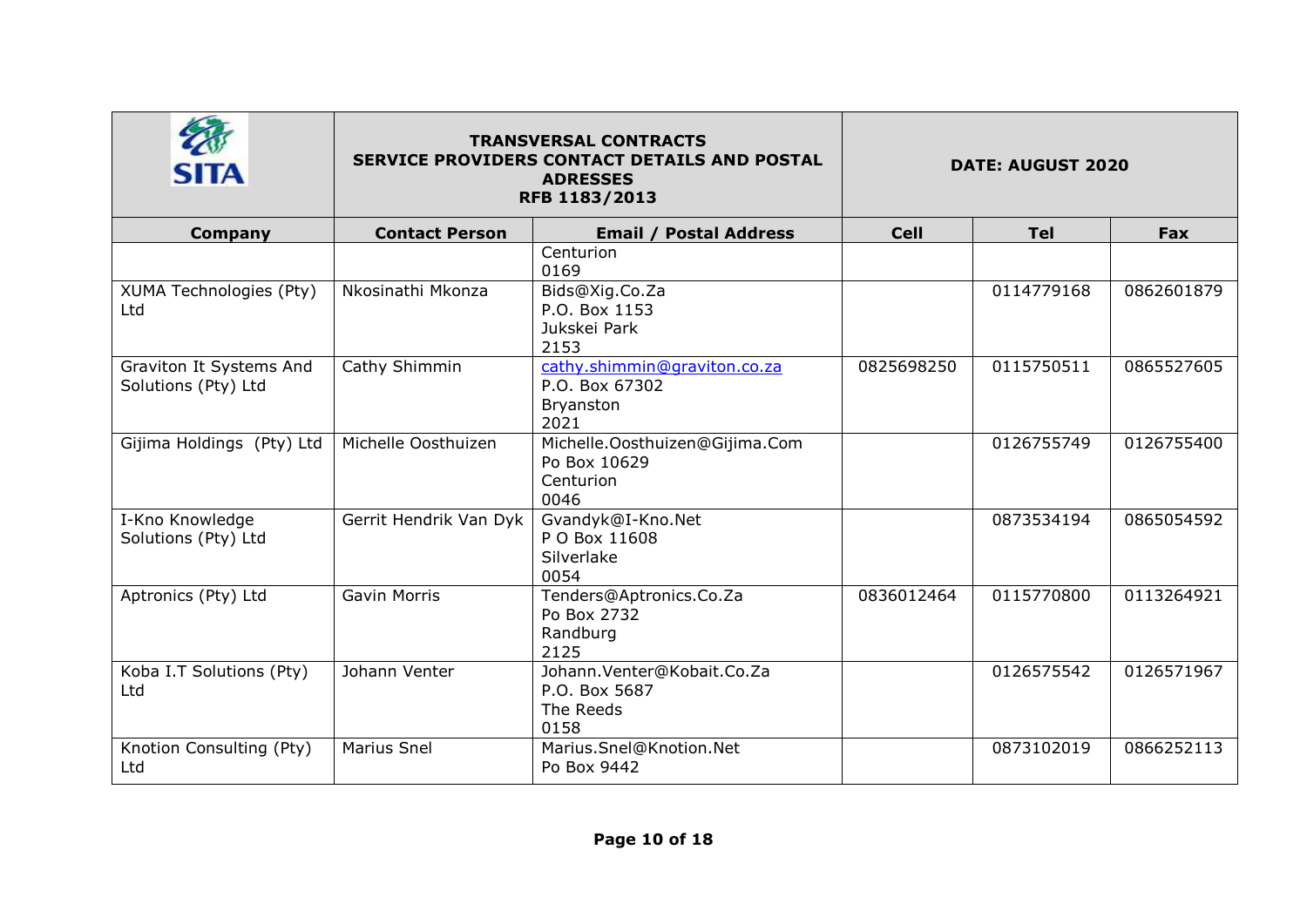|                                                       |                       | <b>TRANSVERSAL CONTRACTS</b><br><b>SERVICE PROVIDERS CONTACT DETAILS AND POSTAL</b><br><b>ADRESSES</b><br>RFB 1183/2013 |             | <b>DATE: AUGUST 2020</b> |            |
|-------------------------------------------------------|-----------------------|-------------------------------------------------------------------------------------------------------------------------|-------------|--------------------------|------------|
| <b>Company</b>                                        | <b>Contact Person</b> | <b>Email / Postal Address</b>                                                                                           | <b>Cell</b> | <b>Tel</b>               | <b>Fax</b> |
|                                                       |                       | Weltevreden Park<br>1715                                                                                                |             |                          |            |
| Vox Telecommunication<br>(Pty) Ltd T/A Vox<br>Telecom | James Smith           | Tenders@Voxtelecom.Co.Za<br>P O Box 369<br>Rivonia<br>2128                                                              |             | 0118081000               | 0865827248 |
| <b>Elcb Information Services</b><br>(Pty) Ltd         | Mr Earl Bell          | Ebell@Elcb.Co.Za<br>Postnet Suite 416<br>Private Bag X9063<br>East London<br>5200                                       | 0836598684  |                          | 0438130603 |
| Rangewave Consulting<br>(Pty) Ltd                     | Christian Bowker      | Christian.Bowker@Rangewave.Co.Za<br>P.O Box 70800<br>Bryanston<br>2021                                                  |             | 0115134080               | 0115133068 |
| Isigina Computer<br>Services (Pty) Ltd                | Mike Quinn Elston     | Mike.Elston@Isiqina.Co.Za<br>P.O. Box 487<br>Pinetown<br>3600                                                           |             | 0317649000               | 0317647237 |
| Dataworld (Pty) Ltd                                   | Gonasegran Govender   | Speedy@Dataworld.Co.Za<br>P.O. Box 190<br>Mount Edgecombe<br>4300                                                       |             | 0318331500               | 0313681108 |
| Skhomo Technologies<br>(Pty) Ltd                      | Vuyani Mawetu Matoti  | Vmatoti@Skhomotech.Co.Za<br>313 Rivonia Road<br>Rivonia<br>2196                                                         | 0837167271  | 0110536076               | 0866960789 |
| Converged Infrastructure<br><b>Solutions</b>          | Sirshem Moodley       | nsingh@convergedsolnsa.com<br>smoodley@covergedsolnsa.com                                                               |             | 0110271110               | 0862670786 |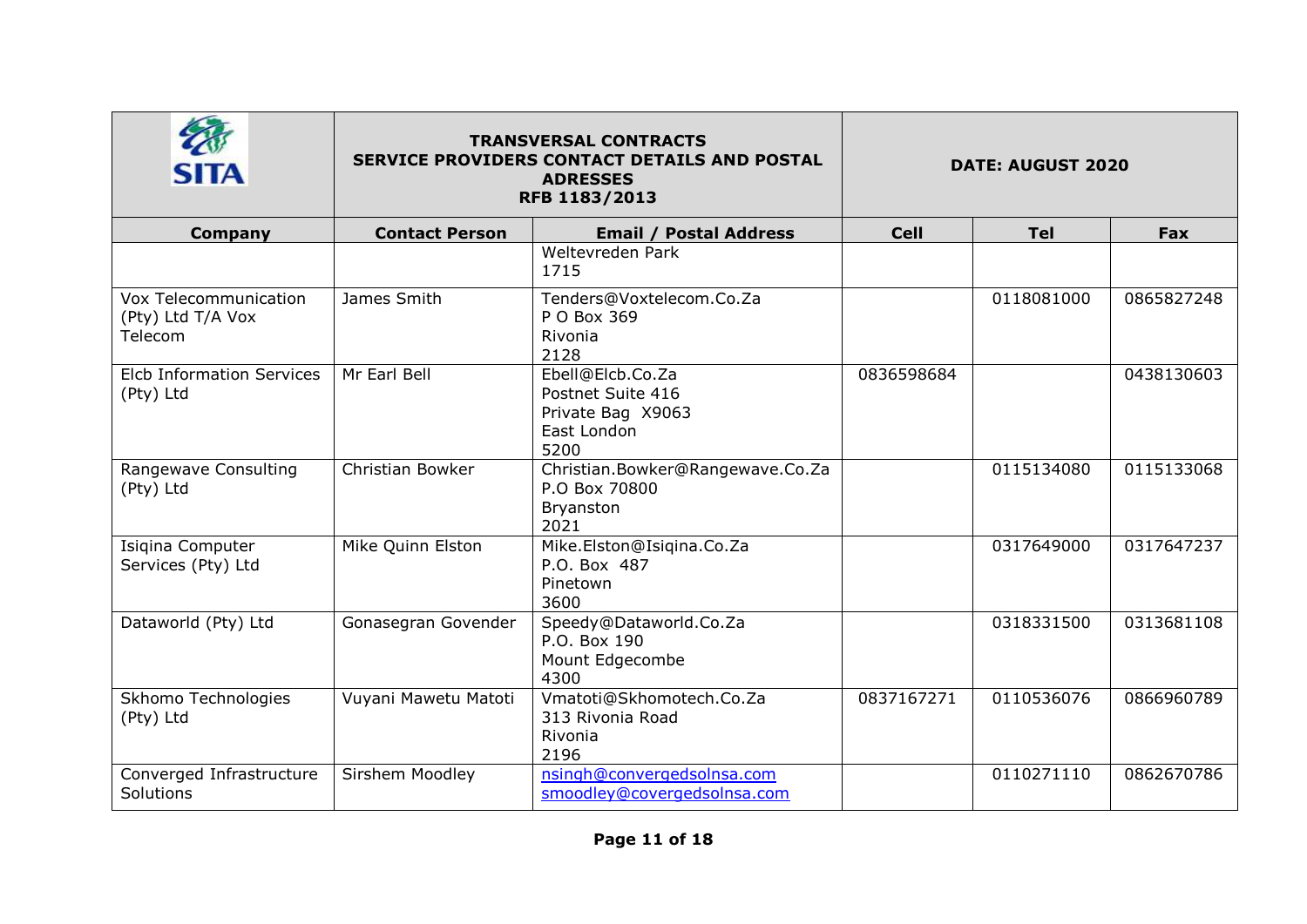|                                                  | <b>TRANSVERSAL CONTRACTS</b><br>SERVICE PROVIDERS CONTACT DETAILS AND POSTAL<br><b>ADRESSES</b><br>RFB 1183/2013 |                                                                                                                                                | <b>DATE: AUGUST 2020</b> |                          |                          |
|--------------------------------------------------|------------------------------------------------------------------------------------------------------------------|------------------------------------------------------------------------------------------------------------------------------------------------|--------------------------|--------------------------|--------------------------|
| Company                                          | <b>Contact Person</b>                                                                                            | <b>Email / Postal Address</b>                                                                                                                  | <b>Cell</b>              | <b>Tel</b>               | Fax                      |
|                                                  |                                                                                                                  | PO Box 4821<br>Cresta<br>2118                                                                                                                  |                          |                          |                          |
| Dooling It Solutions Cc                          | Kim Sheen                                                                                                        | Kim@Cdiplay.Co.Za<br>Po Box 1396<br>Cbd<br>Kimberly<br>8300                                                                                    |                          | 0538713132               | 0866123292               |
| Enabling I.C.T Solutions<br>Cc                   | Prega Nagappen                                                                                                   | info@enablingictsolutions.co.za<br>prega@enablingictsolutions.co.za<br>P.O. Box 3828 PO Box 66724<br>Woodhill<br>Polokwane<br>0700<br>Pretoria | 0824916082               | 0152975733<br>0861000419 | 0152977253               |
| Afrocentric Projects &<br>Services (Pty) Ltd     | Luvo Gwiliza                                                                                                     | sales@afrocentricip.com<br>Office No: 09,<br>130 Marshal Chambers<br>Polokwane                                                                 | 0720671020<br>0791666929 | 015 291 1906             | 0865794753<br>0867160754 |
| Lumoka Start (Pty) Ltd                           | Ntokozo Koba                                                                                                     | Info@Lumoka.Co.Za<br>Po Box 1220<br>East London<br>5201                                                                                        | N/A                      | 0437213111               | 0865222506               |
| <b>CA Computer Solutions</b><br>International cc | Avinesh Lala                                                                                                     | avin@csiafrica.net<br>15 aberfeldy road<br>Westville<br>3629                                                                                   | 0837761234               | 0312629801               | 0865721212               |
| Ep Web ICT (Pty) Ltd                             | Mr Thabo Nojoko                                                                                                  | Thabo@Hq.Epweb.Co.Za<br>P.O. Box 786<br>Port Elizabeth<br>6000                                                                                 | N/A                      | 0415854000               | 0415825088               |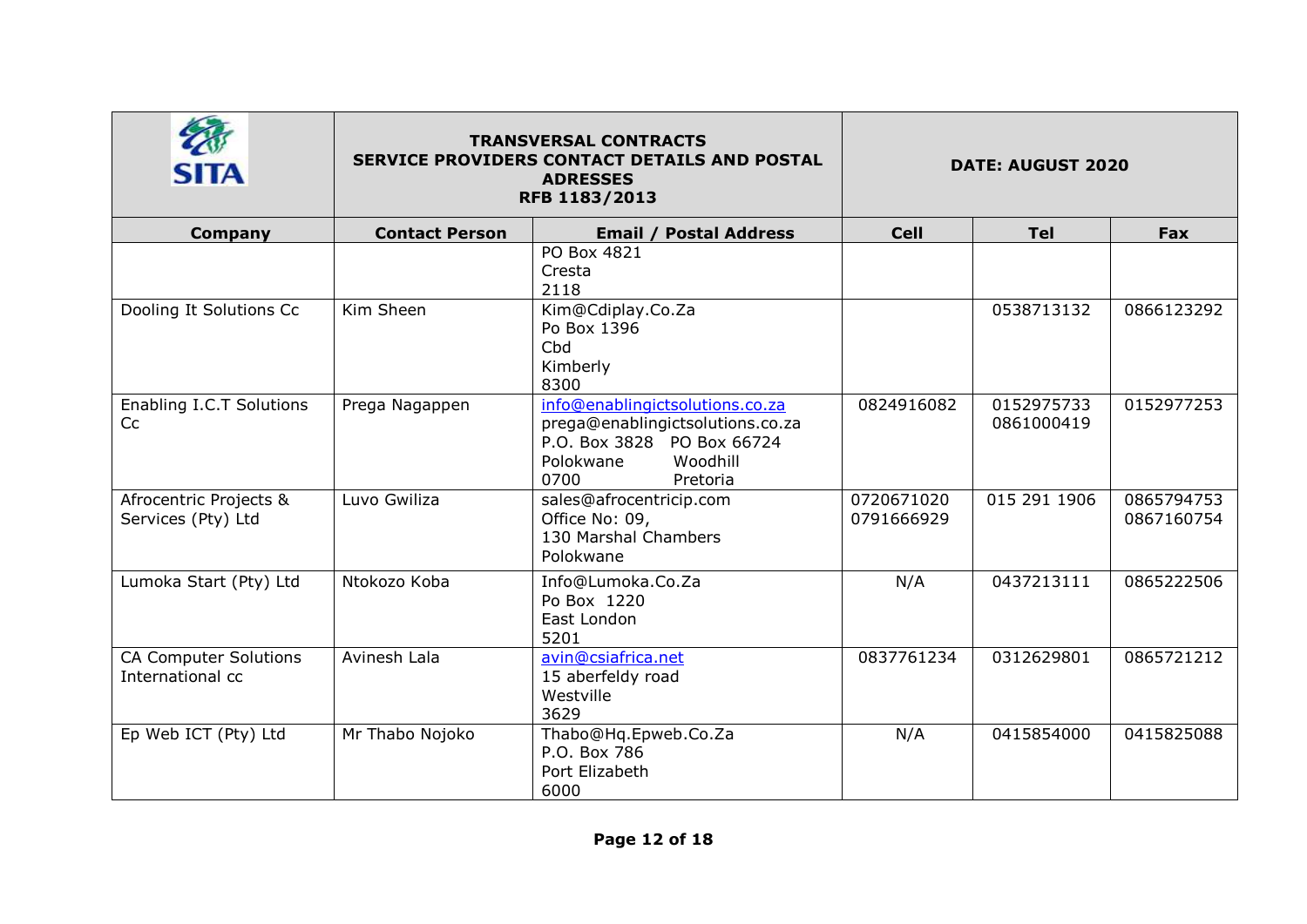| SITA                                     | <b>TRANSVERSAL CONTRACTS</b><br><b>SERVICE PROVIDERS CONTACT DETAILS AND POSTAL</b><br>RFB 1183/2013 | <b>DATE: AUGUST 2020</b>                                                             |             |            |            |
|------------------------------------------|------------------------------------------------------------------------------------------------------|--------------------------------------------------------------------------------------|-------------|------------|------------|
| Company                                  | <b>Contact Person</b>                                                                                | <b>Email / Postal Address</b>                                                        | <b>Cell</b> | <b>Tel</b> | Fax        |
| <b>Inzuzu IT Consulting</b><br>(Pty) Ltd | <b>Kurt Ewers</b>                                                                                    | Kurt@Inzuzuit.Co.Za<br>72 6th Avenue<br><b>Newton Park</b><br>Port Elizabeth<br>6045 | 0846035850  | 0413656357 | 0413656935 |
| Ecomm Technologies<br>(Pty) Ltd          | Christy Chetty                                                                                       | Christy@ecommtech.co.za<br>PO Box 861<br>Westville<br>3630                           | 0829024948  | 0315357178 | 0315357001 |
| African Arete                            | Robert Milne                                                                                         | robm@africanarete.co.za<br>PO Box 436<br>Westville<br>3630                           | N/A         | 0312663831 | 031266380  |
| Mhp Geospace (Pty) Ltd                   | Christopher Carter                                                                                   | carterc@mhpqeospace.co.za<br>PO Box 400<br>Westville<br>3630                         |             | 0312669316 | 0312669366 |
| Keerath Financial<br>Services cc         | Prithoushine Govender                                                                                | btk@xsinet.co.za<br>PO Box 26183<br>Isipingo Beach<br>4115                           |             | 0319021190 | 0862310766 |
| Adapt IT (Pty) Ltd                       | Kevin Dees                                                                                           | Dbn.sales@adaptit.co.za<br>PO Box 5207<br>Rydallvale<br>4019                         |             | 0315147300 | 0315147494 |
| Akha Unique Telecoms<br>(Pty) Ltd        | Mdu Mkhonza                                                                                          | mdu@akha-unique.co.za<br>PO Box 401194<br>Redhill<br>4071                            |             | 0313010600 | 0867218050 |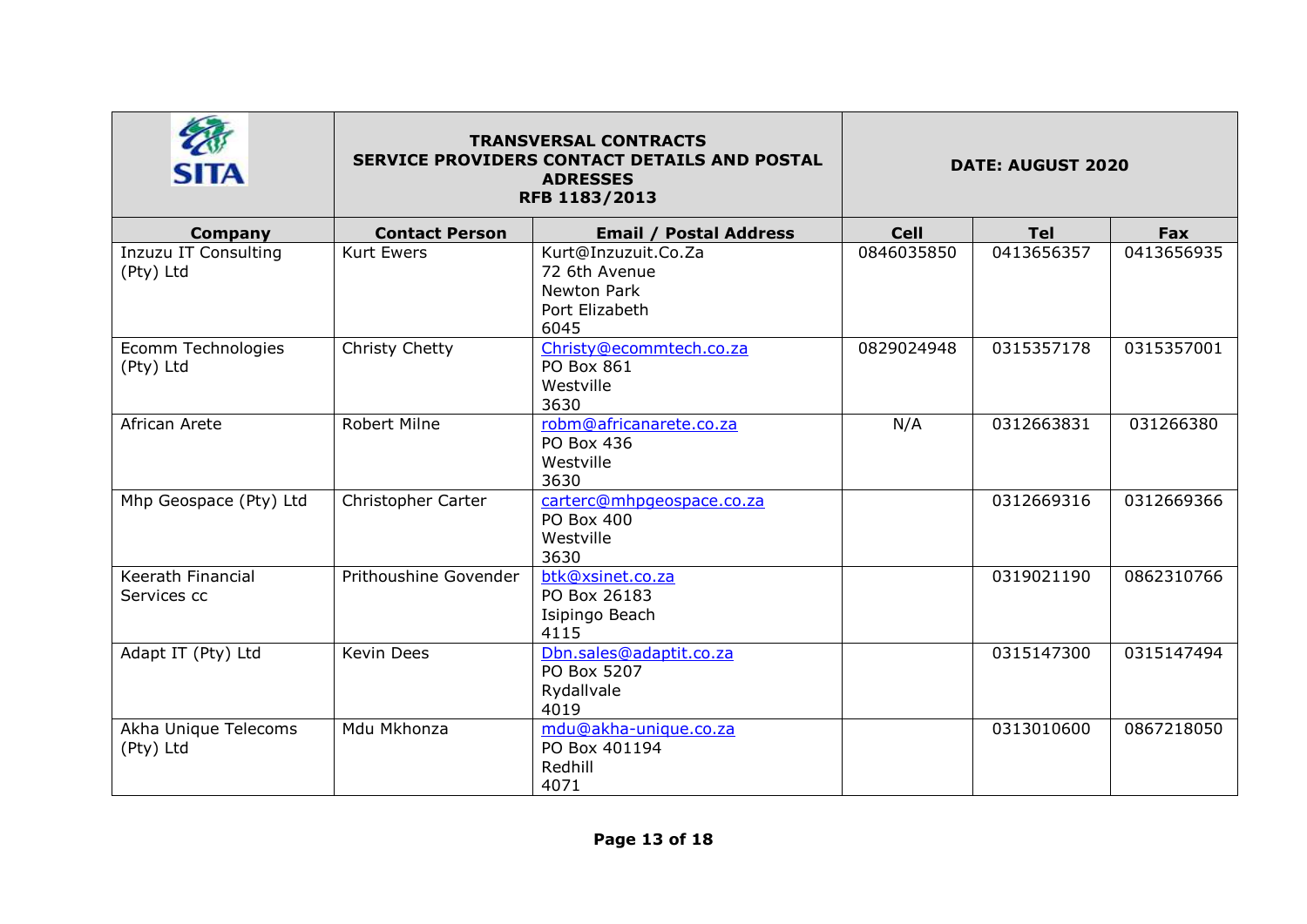| SITA                                             | <b>TRANSVERSAL CONTRACTS</b><br><b>SERVICE PROVIDERS CONTACT DETAILS AND POSTAL</b><br>RFB 1183/2013 | <b>DATE: AUGUST 2020</b>                                         |              |            |            |
|--------------------------------------------------|------------------------------------------------------------------------------------------------------|------------------------------------------------------------------|--------------|------------|------------|
| Company                                          | <b>Contact Person</b>                                                                                | <b>Email / Postal Address</b>                                    | <b>Cell</b>  | <b>Tel</b> | Fax        |
| GP Infotech                                      | Giriprasad Eedara                                                                                    | qiri@qpinfotech.com<br>PO Box 37291<br>Overport<br>4067          | 0735316969   | 0318111164 | 0313687376 |
| Lilner Trading t/a IT<br>Related (Pty) Ltd       | Roma Singh                                                                                           | admin@itrelated.co.za<br>PO Box 149493<br>Eastend<br>4018        | 0827883508   |            | 0866571528 |
| Madamu Technologies<br>(Pty) Ltd                 | Khulekani Mncwabe                                                                                    | Khule.mncwabe@madamugroup.co.z<br>PO Box 32627<br>Mobeni<br>4060 |              | 0317054796 | 0317057596 |
| <b>CA Computer Solutions</b><br>International cc | Avinesh Lala                                                                                         | avin@csiafrica.net                                               | 0837761234   | 0312629801 | 0865721212 |
| Thekwini Technologies cc                         | Yogani Govender                                                                                      | t-tech@mweb.co.za<br>PO Box 695<br>Westville<br>3630             | 0828849587   | 0312666985 | 0866855573 |
| Carlysle Human Capital                           | Werner de Lange                                                                                      | info@carlysle.co.za<br>PO Box 25265<br>Gateway<br>4321           | 083 409 1000 | 0861937637 | 0866186080 |
| Egsibit Training and<br>Development              | Jerome Shandu                                                                                        | Egsibit.mweb.co.za<br>PO Box 301<br>Kloof<br>3640                |              | 0317675118 | 0866729469 |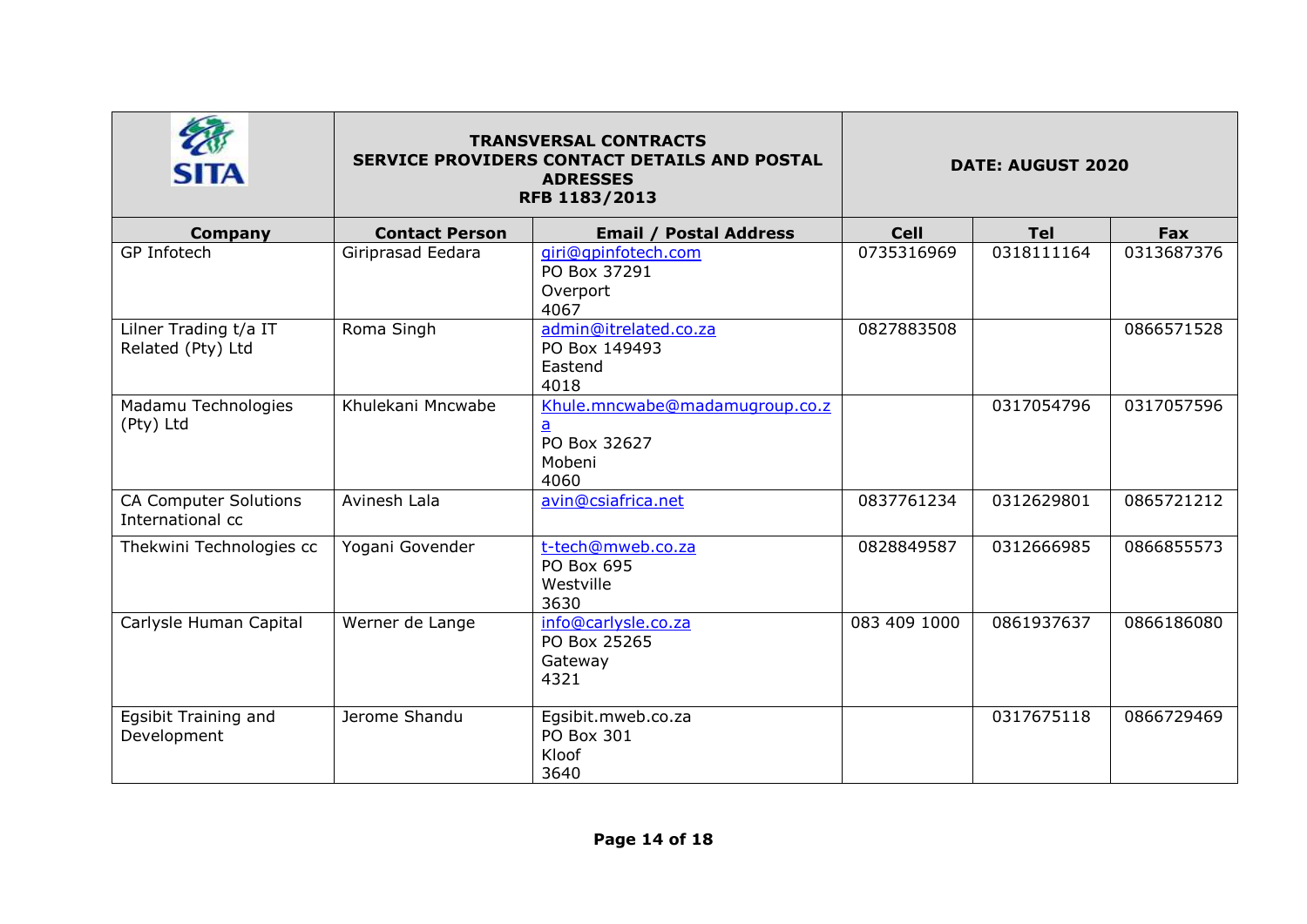| <b>SITA</b>                               | <b>TRANSVERSAL CONTRACTS</b><br>SERVICE PROVIDERS CONTACT DETAILS AND POSTAL<br><b>ADRESSES</b><br>RFB 1183/2013 |                                                                                                                                          | <b>DATE: AUGUST 2020</b>           |            |            |
|-------------------------------------------|------------------------------------------------------------------------------------------------------------------|------------------------------------------------------------------------------------------------------------------------------------------|------------------------------------|------------|------------|
| <b>Company</b>                            | <b>Contact Person</b>                                                                                            | <b>Email / Postal Address</b>                                                                                                            | <b>Cell</b>                        | <b>Tel</b> | Fax        |
| Izingcweti Consulting<br>Services         | Sfiso Nxumalo                                                                                                    | sfiso@izingcweti.co.za<br>5 Walnut road smart xchange<br>building<br>2 <sup>nd</sup> floor shanduka black umbrellllas<br>Durban<br>4001  |                                    | 0313273236 | 0867668768 |
| Baraka Enterprise<br>Consulting (Pty) Ltd | Nasiera Royker                                                                                                   | info@baraka.co.za<br><b>PO Box 178</b><br>Carlsward<br>Kyalami<br>1684                                                                   |                                    | 0113184104 | 0113181191 |
| Baraka IT Solutions (Pty)<br>Ltd          | Nasiera Royker                                                                                                   | info@baraka.co.za<br>PO Box 178<br>Carlsward<br>Kyalami<br>1684                                                                          |                                    | 0113184104 | 0113181191 |
| Coral Technologies                        | <b>Cliff Court</b>                                                                                               | cliff@coraltech.co.za<br>Postnet suit 96<br>$P/B \times 26$<br>Tokai<br>7966                                                             | 0824508194                         | 0217158910 | 0866722727 |
| Keystroke Holdings (Pty)<br>Ltd           | Siva Pillay / Vusi Nkosi                                                                                         | siva.pillay@keystrokeholdings.co.za<br>vusi.nkosi@keystrokeholdings.co.za<br><b>PO Box 158</b><br>Fourways North<br>Johannesburg<br>2086 | 0836340288<br>$/ +2784306$<br>1381 | 0114695191 | 0114695191 |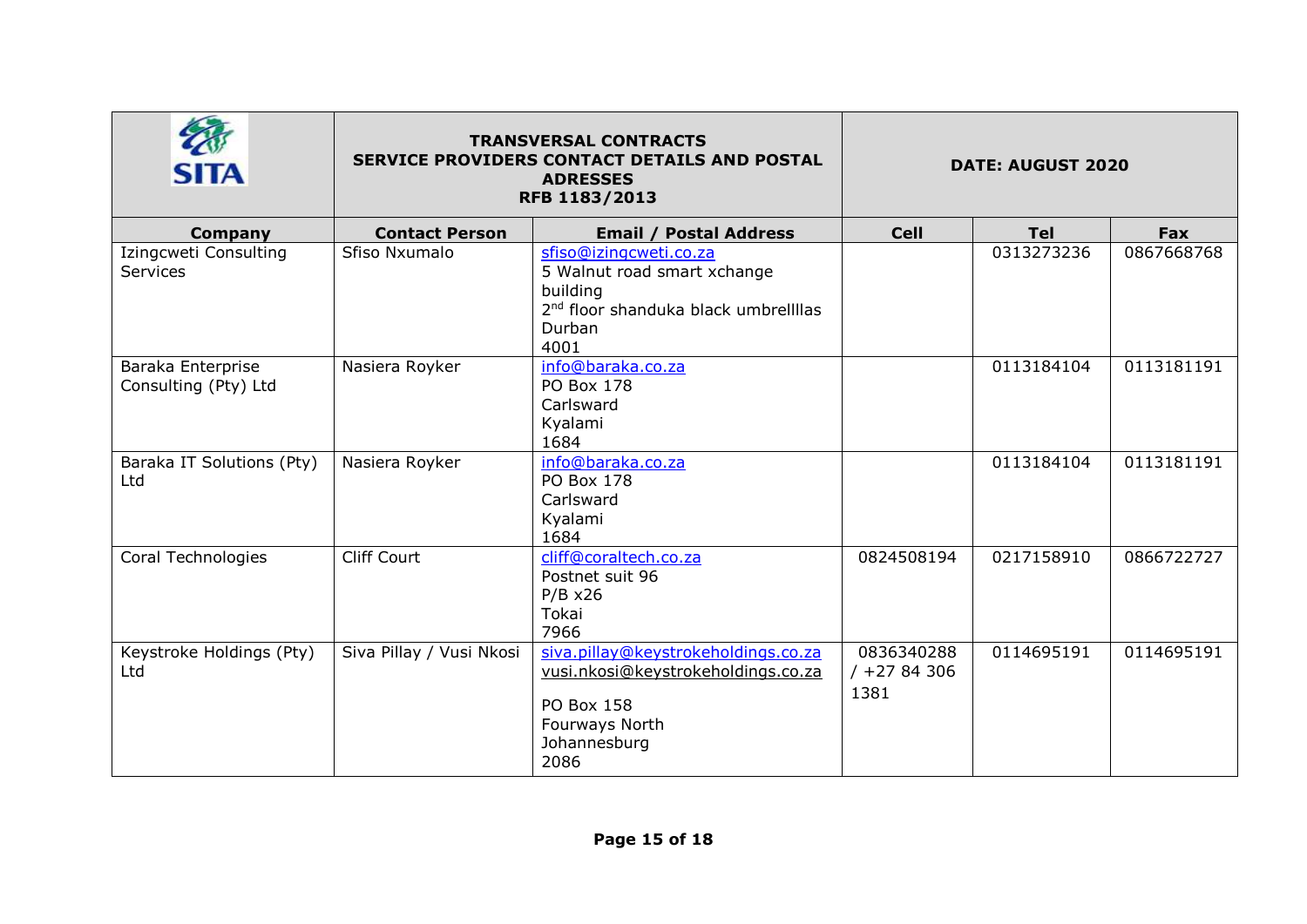|                                                                      | <b>TRANSVERSAL CONTRACTS</b><br>SERVICE PROVIDERS CONTACT DETAILS AND POSTAL<br>RFB 1183/2013 | <b>DATE: AUGUST 2020</b>                                                            |              |                            |              |
|----------------------------------------------------------------------|-----------------------------------------------------------------------------------------------|-------------------------------------------------------------------------------------|--------------|----------------------------|--------------|
| Company                                                              | <b>Contact Person</b>                                                                         | <b>Email / Postal Address</b>                                                       | <b>Cell</b>  | <b>Tel</b>                 | Fax          |
| Quantum Leap Consulting                                              | Shapig Daniels                                                                                | shafiq@qlconsulting.co.za<br>PO Box 272<br>Melkbosstrand<br>7437                    | 08225706074  | 0215525886                 | 0215525835   |
| IT Naledi Solutions (Pty)<br>Ltd                                     | Hashiem Bardien                                                                               | Hbardien@itnaledi.co.za<br>PO Box 13127<br>N1 City<br>7463                          | 0826501302   | 0215311265                 | 0215311285   |
| <b>Information Culture</b><br>Entrepreneurs t/a ICE<br>Consulting cc | Ka James                                                                                      | accounts@iceconsulting.co.za<br>Postnet suit 99<br>$P/B \times 12$<br>Tokai<br>7966 | 082 415 5643 | 021 762 6258               | 086 298 0117 |
| <b>Global Softech Solutions</b><br><b>CC</b>                         | Leela Ramesh<br>Yemineni                                                                      | leela@softechsolutions.net<br>PO Box 13875<br>Laudium<br>Centurion<br>0037          | 0832558256   | 0112349160 /<br>0105908060 | 0112349130   |
| <b>Fullstream Enterprises</b><br>(Pty) Ltd                           | Andre February                                                                                | Andre.february@fbsconsult.com<br>PO Box 1701<br>Gallo Manor<br>Johannesburg<br>2052 | 0832007958   | 0112588899                 | 0862195736   |
| <b>Imagecare Technical</b><br>Services (Pty) Ltd                     | Kuben Reddy                                                                                   | kuben@imagecare.co.za<br>P.O Box 1321<br>Lonehill<br>Johannesburg<br>2062           |              | 0861422731                 | 0866498818   |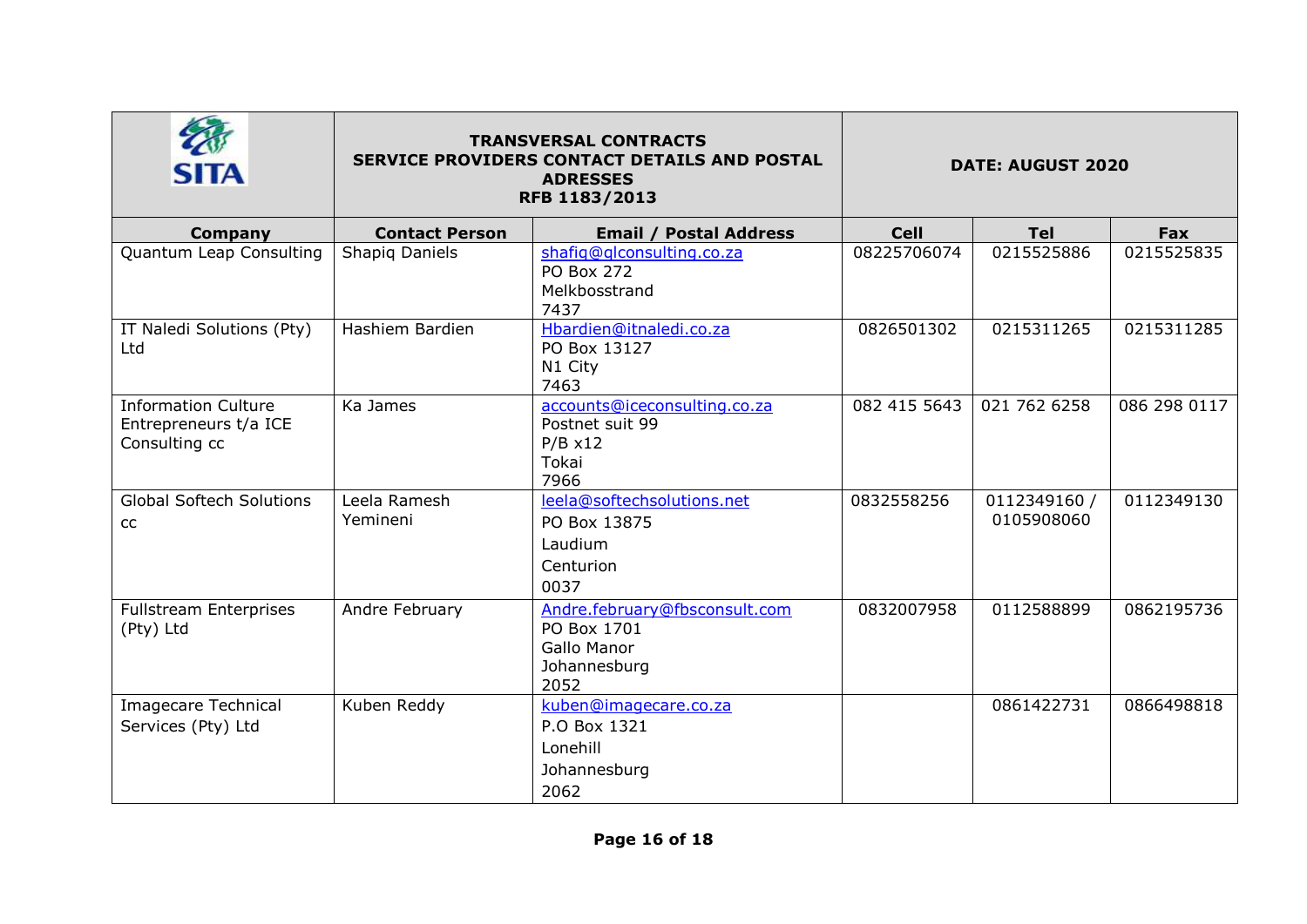| <b>SITA</b>                         | <b>TRANSVERSAL CONTRACTS</b><br><b>SERVICE PROVIDERS CONTACT DETAILS AND POSTAL</b><br><b>ADRESSES</b><br>RFB 1183/2013 |                                                                                                                                                                                                                            | <b>DATE: AUGUST 2020</b> |                                   |              |
|-------------------------------------|-------------------------------------------------------------------------------------------------------------------------|----------------------------------------------------------------------------------------------------------------------------------------------------------------------------------------------------------------------------|--------------------------|-----------------------------------|--------------|
| Company                             | <b>Contact Person</b>                                                                                                   | <b>Email / Postal Address</b>                                                                                                                                                                                              | <b>Cell</b>              | <b>Tel</b>                        | Fax          |
| African Ideas t/a Nirvesh<br>Sooful | Nirvesh Sooful                                                                                                          | nirvesh@africanideas.co.za<br>PO Box 95<br>Observatory<br>Cape Town<br>7935                                                                                                                                                | 0849099284               | 0214838117                        | 0866692479   |
| Leboa IT Solutions (Pty)<br>Ltd     | Dennis Corton / Trevor<br>Maritz                                                                                        | support@leboa.co.za<br>58 B King Edward Road<br>Willows<br><b>Bloemfontein</b><br>9301                                                                                                                                     |                          | 0514472206                        | 0514486215   |
| Inzuzu IT Consulting<br>(Pty) Ltd   | <b>Kurt Ewers</b>                                                                                                       | kurt@inzuzuit.co.za<br>72 6 <sup>th</sup> Avenue<br>Newton ark<br>Port Elizabeth<br>6045                                                                                                                                   | 0846035850               | 0413656357                        | 0413656935   |
| Ocule IT cc                         | Sanele Gcumisa                                                                                                          | T/C Metro Computer Services<br>Office Suite 3<br>Rampie Smit building<br>41 Hans Van Rensburg Street<br>Polokwane, 0700<br>Tel: 015 291 5546<br>320 Pixel, Officer # 24 JK,<br>24th floor, 320 West Street<br>Durban, 4001 | 084 689 9442             | 015 291 5546<br>/ 031 837<br>4663 | 086 660 4378 |